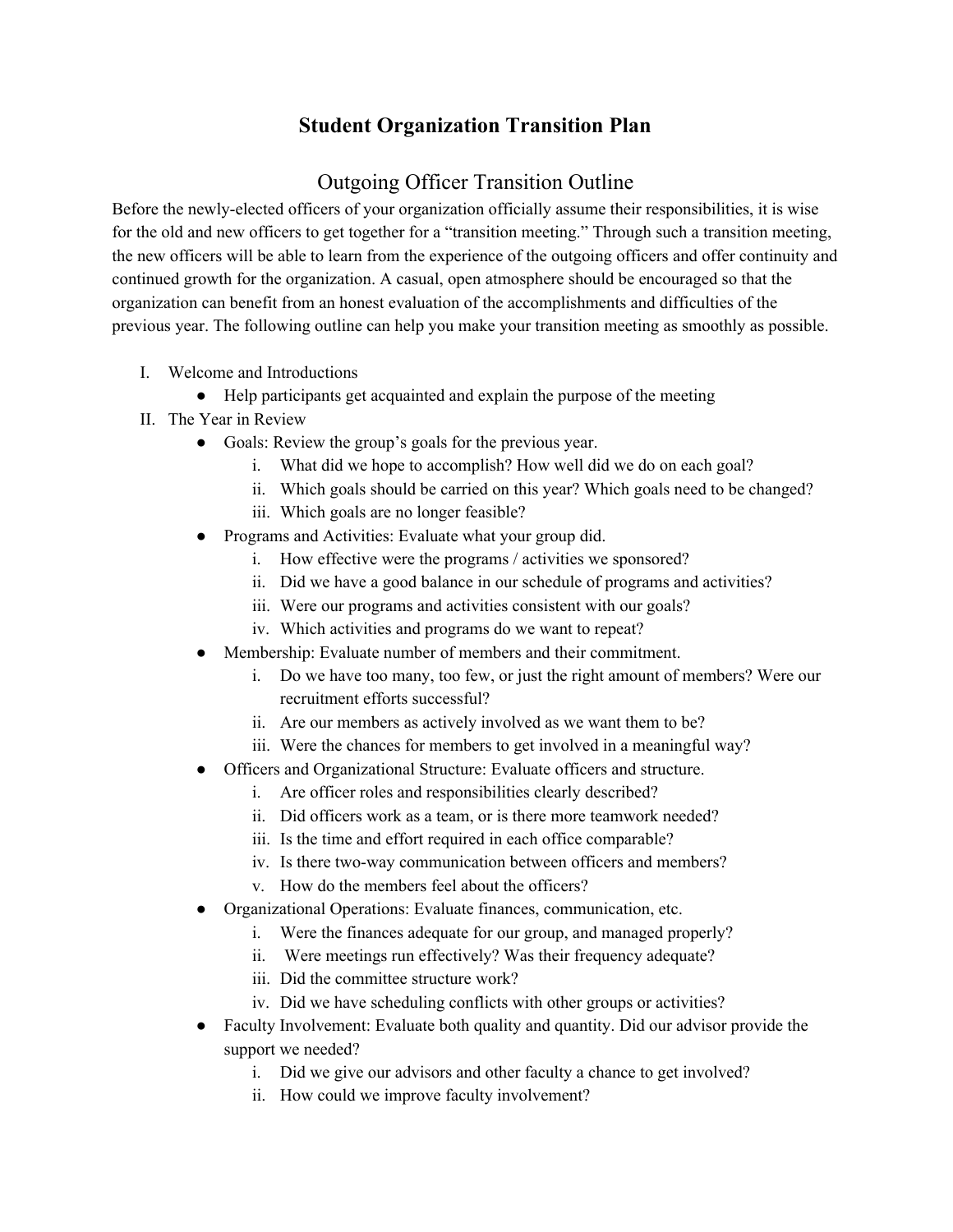- Public Image: Evaluate how other groups perceive you.
	- i. How do we see ourselves? Is this how "outsiders" see us?
	- ii. How can we enhance our image?
- III. Your Legacy to the New Officer Team
	- What are the current strengths and weaknesses of the group?
	- What is the best advice you can give your successor?
	- What were there major challenges and accomplishments in your term?
- I. Officer Transition
	- Have the new and outgoing officers meet individually to discuss:
		- i. Responsibilities of the position, with a job description if possible.
		- ii. A timetable for completion of annual duties.
		- iii. Unfinished projects.
		- iv. Important contacts and resource persons.
		- v. Mistakes that could have been avoided.
		- vi. Advice for the new officer.
		- vii. Any questions the new officer may have.
		- viii.Where the outgoing officer can be reached with future questions.
- II. Wrap-Up
	- "Pass the gavel" in a semi-official ceremony and wish everyone good luck! Provide an opportunity for informal socializing.

## **Outgoing Officer To Do List**

- 1. Organize all notebooks and files (hard copies and electronic)
	- a. Create a guide for your position
- 2. Finish all necessary correspondence (letters, e-mail, phone calls)
- 3. Prepare year-end report and evaluation
- 4. Develop action plan and timeline for new officer transition
	- a. Including but not limited to:
		- i. Necessary meetings attended and conducted by officer
		- ii. Important tasks
		- iii. Sharing tasks and duties with other group members
		- iv. Introductions to key people / Relationship building
		- v. One on one meetings and training
		- vi. Financial information
		- vii. Leadership training
- 5. Complete Outgoing Officer Information Sheet(s)
- 6. Prepare / Update Officer Handbook

#### **Outgoing Officer Worksheet**